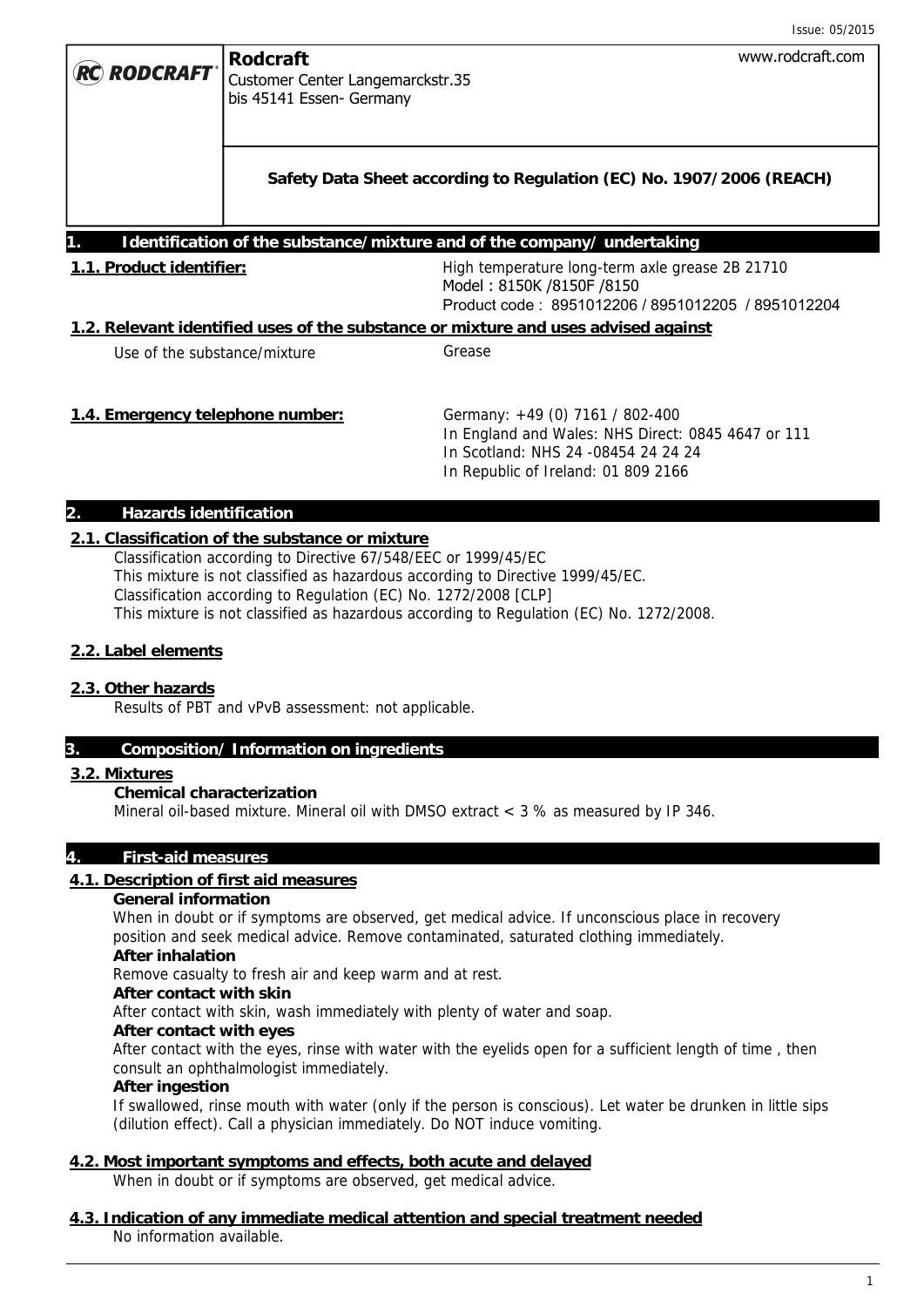# **5. Fire-fightingmeasures**

# **5.1. Extinguishing media**

#### **Suitable extinguishing media**

alcohol resistant foam, Extinguishing powder, Carbon dioxide (CO2).

 **Unsuitable extinguishing media** 

Full water jet.

### **5.2. Special hazards arising from the substance or mixture**

Hazardous decomposition products: Carbon monoxide. Carbon dioxide (CO2). Do not inhale explosion and combustion gases.

# **5.3. Advice for firefighters**

In case of fire: Wear self-contained breathing apparatus.

# **Additional information**

Collect contaminated fire extinguishing water separately. Do not allow entering drains or surface water. Do not allow to enter into soil/subsoil.

#### **6. Accidental release measures**

### **6.1. Personal precautions, protective equipment and emergency procedures**

See protective measures under point 7 and 8.

### **6.2. Environmental precautions**

Do not allow to enter into surface water or drains. Do not allow to enter into soil/subsoil. Clean contaminated objects and areas thoroughly observing environmental regulations.

### **6.3. Methods and material for containment and cleaning up**

Absorb with liquid-binding material (e.g. sand, diatomaceous earth, acid- or universal binding agents). Treat the recovered material as prescribed in the section on waste disposal .

# **6.4. Reference to other sections**

See protective measures under point 7 and 8.

# **7. Handling and storage**

# **7.1. Precautions for safe handling**

#### **Advice on safe handling**

Use personal protection equipment. Do no eat, drink or smoke when using this product. Provide fresh air. Handle and open container with care. Conditions to avoid: Generation/formation of aerosols.

# **Advice on protection against fire and explosion**

No special measures are necessary.

#### **7.2. Conditions for safe storage, including any incompatibilities**

Requirements for storage rooms and vessels

Protect against: Frost. Keep away from heat. Protect against direct sunlight. Keep container tightly closed in a cool, well-ventilated place.

# **7.3. Specific end use(s)**

Observe technical data sheet.

#### **8. Exposure controls/ Personal protection**

# **8.1. Control parameters**

# **8.2. Exposure controls**

|                        | Appropriate engineering controls See chapter 7. No additional measures necessary.                                                            |
|------------------------|----------------------------------------------------------------------------------------------------------------------------------------------|
|                        | <b>Protective and hygiene measures</b> When using do not eat, drink, smoke, sniff.                                                           |
| Eye/face protection    | Eye glasses with side protection.                                                                                                            |
| <b>Hand protection</b> | Wear suitable gloves. Recommended glove articles: DIN EN 374.                                                                                |
|                        | Suitable material: NBR (Nitrilerubber). Breakthrough time (maximum<br>wearing time): $>$ 480 min (Thickness of the glove material: 0.4 mm).  |
|                        | Breakthrough times and swelling properties of the material must be                                                                           |
|                        | taken into consideration. For special purposes, it is recommended to<br>check the resistance to chemicals of the protective gloves mentioned |
|                        | above together with the supplier of these gloves. Barrier creams can                                                                         |
|                        | help protecting exposed skin areas. In no case should they be used                                                                           |
|                        | after contact.                                                                                                                               |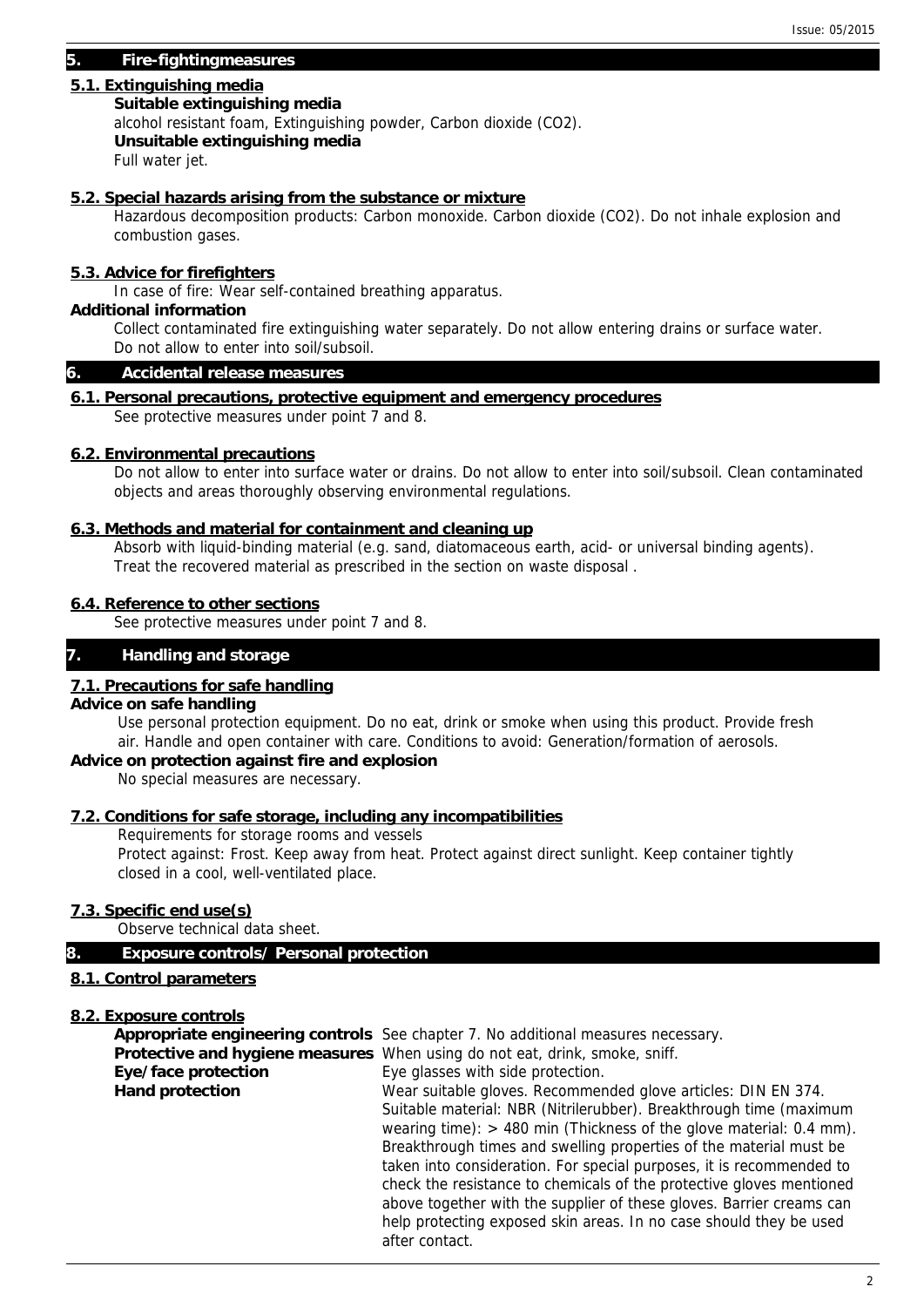#### **8. Exposure controls/ Personal protection**

| <b>Skin protection</b>        | Protective clothing.                                                                                                                                                                                             |
|-------------------------------|------------------------------------------------------------------------------------------------------------------------------------------------------------------------------------------------------------------|
| <b>Respiratory protection</b> | With correct and proper use, and under normal conditions, breathing<br>protection is not required. When splashes or fine mist form, a permitted<br>breathing apparatus suitable for these purposes must be used. |
|                               | Suitable respiratory protection apparatus: Filtering Half-face mask<br>(DIN EN 149), e.g. FFA P / FFP3.                                                                                                          |
|                               | Environmental exposure controls Do not allow to enter into surface water or drains.                                                                                                                              |

# **9. Physical and chemical properties**

# **9.1. Information on basic physical and chemical properties**

| Physical state:                          | Paste                            |
|------------------------------------------|----------------------------------|
| Colour:                                  | blue                             |
| Odour:                                   | characteristic                   |
| Changes in the physical state            | <b>Test method</b>               |
| pH-Value:                                | not applicable                   |
| Initial boiling point and boiling range: | not determined                   |
| Pour point:                              | not applicable                   |
| Flash point:                             | > 220 °C EN ISO 2592             |
| Lower explosion limits:                  | not applicable                   |
| Upper explosion limits:                  | not applicable                   |
| Vapour pressure:                         | not applicable                   |
| Density (at $15 °C$ ):                   | 0,91 g/cm <sup>3</sup> DIN 51757 |
| Water solubility: i                      | nsoluble                         |
| Viscosity / dynamic:                     | not determined                   |
| Viscosity / kinematic:                   | not applicable                   |
| Flow time:                               | not applicable                   |

#### **9.2. Other information**

No information available.

## **10. Stability and reactivity**

#### **10.1. Reactivity**

No information available.

#### **10.2. Chemical stability**

No information available.

#### **10.3. Possibility of hazardous reactions**

No hazardous reaction when handled and stored according to provisions.

#### **10.4. Conditions to avoid**

Heat.

# **10.5. Incompatible materials**

No information available.

# **10.6. Hazardous decomposition products**

No information available.

# **11. Toxicological information**

# **11.1. Information on toxicological effects**

| <b>Acute toxicity</b>             | Based on available data, the classification criteria are not met.                                                                                  |
|-----------------------------------|----------------------------------------------------------------------------------------------------------------------------------------------------|
| <b>Irritation and corrosivity</b> | Based on available data, the classification criteria are not met.                                                                                  |
| <b>Sensitising effects</b>        | Based on available data, the classification criteria are not met.                                                                                  |
| <b>STOT-single exposure</b>       | Based on available data, the classification criteria are not met.                                                                                  |
| Severe effects after repeated     |                                                                                                                                                    |
| or prolonged exposure             | Based on available data, the classification criteria are not met.                                                                                  |
| Carcinogenic/mutagenic/           |                                                                                                                                                    |
| toxic effects for reproduction    | Based on available data, the classification criteria are not met.                                                                                  |
| <b>Aspiration hazard</b>          | Based on available data, the classification criteria are not met.                                                                                  |
| <b>Practical experience</b>       |                                                                                                                                                    |
| <b>Other observations</b>         | Keeping to the general worker's protection rules and the industrial<br>hygienics, there is no risk in handling this product through the personnel. |